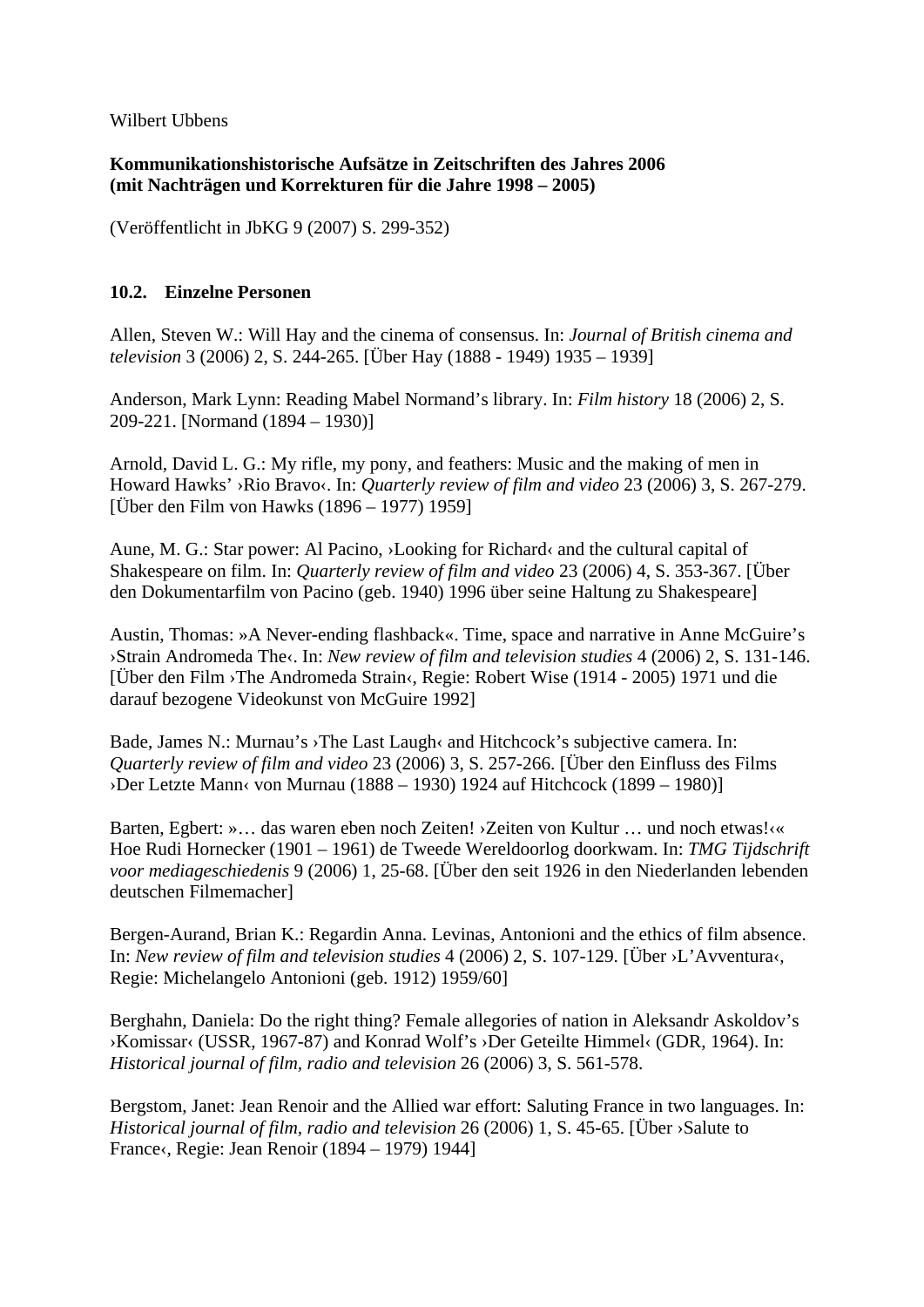Blanchard, Margaret A. u. John E. Semonche: Anthony Comstock and his adversaries: The mixed legacy of this battle for free speech. In. *Communication law and policy* 11 (2006) 3, S. 317-366. [Comstock (1844 – 1915)]

Bohn, Anna: ›Die besten Jahre unseres Lebens‹ : German reviews (1948). In: *Historical journal of film, radio and television* 26 (2006) 2, S. 241-246. [Über den Film von William Wyler (1902 – 1981) 1946 resp. deutsch 1948]

Borchard, Gregory A.: From pink lemonade to salt river. Horace Greeley's utopia and the death of the Whig Party. In: *Journalism history* 32 (2006/2007) 1, S. 22-33. [Greeley (1811 – 1872)

Bowles, Brett: Jean Renoir's ›Salut la France‹: Documentary film production, distribution, and reception in France, 1944 – 1945. In: *Historical journal of film, radio and television* 26 (2006) 1, S. 57-86. [Über den Film von Renoir (1894 – 1979) 1944]

Broussard, Jinx Coleman: Exhoration to action. The writings of Amy Jacques Garvey, journalist and black nationalist. In: *Journalism history* 32 (2006/2007) 2, S. 87-95. [Garvey (1896 – 1973) 1924 – 1927 in ›Negro World‹, New York]

Buckley, R.: Elsa Martinelli: Italy's Audrey Hepburn. In: *Historical journal of film, radio and television* 26 (2006) 3, S. 327-340. [Martinelli (geb. 1935)]

Celli, Silvio: Il Bagnetto del bebé ovvero Lo strano cinema amatoriale della famiglia Mussolini. In: *Comunicazioni sociali* 27 (2005) 3, S. 529-538. [Über Amateurfilm-Hobby in der Familie Mussolini zwischen 1916 und 1945 unter Beachtung ihrer propagandistischen Auswertung]

Chapman, James: »Honest Bristish violence«: Critical responses to ›Dick Barton, Special Agent‹ (1951). In: *Historical journal of film, radio and television* 26 (2006) 3, S. 537-560. [Über den Film von Alfred J. Goulding  $(1896 - 1972)$ ]

Choe, Youngjeen: The Cinema of interstice: Jean-Luc Godard's ›Prénom Carmen‹ and the power of montage. In: *Quarterly review of film and video* 23 (2006) 2, S. 111-127. [Über den Film von Godard (geb. 1930) 1983]

Le Cinéma d'Albert Kahn: Quelle place dans l'histoire? In: *Les Cahiers de la Cinémathèque* (2002) 74, S.3-146. [Themenheft mit 22 Beiträgen über Kahn (1860 - 1940), hier nicht einzeln verzeichnet]

Creed, Barbara: A Darwinian love story: ›Max mon amour‹ and the zoocentric perspective in film. In: *Continuum* 20 (2006) 1, S. 45-60. [Über den Film von Nagisa Oshima (geb. 1932) 1986]

Cronin, Mary M.: C. F. Richardson and the >Houston Informer  $\delta$  is fight for racial equality in the 1920s. In: *American journalism* 23 (2006) 3, S. 79-103. [Richardson (1891 – 1939)]

Culbert, David: >The Best Years of Our Lives<: Social engineering and Friedhofer's »populist« film score. In: *Historical journal of film, radio and television* 26 (2006) 2, S. 227- 234. [Über den Film von William Wyler (1902 – 1981) 1946 und Hug Friedhofer (1901 – 1981)]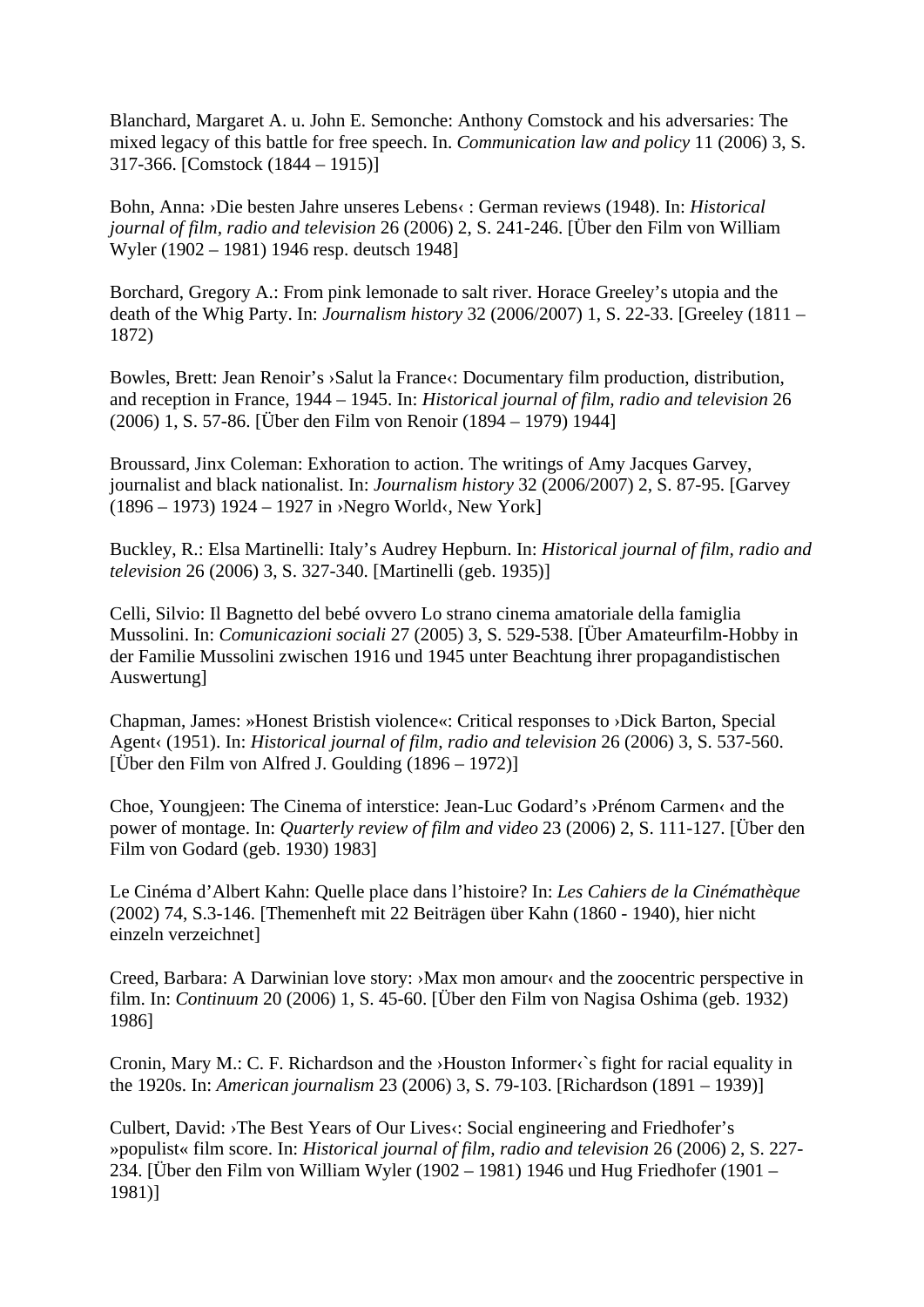Cull, Nicholas J.: Was Captain Black really red? The TV science fiction of Gerry Anderson in its Cold War context. In: *Media history* 12 (2006) 2, S. 193-207. [Anderson (geb. 1927) in den 1960er Jahren]

Deutsch, James I.: ›The Best Years of Our Lives‹ and the Cincinnati story. In: *Historical journal of film, radio and television* 26 (2006) 2, S. 215-226. [Über den Film von William Wyler (1902 – 1981) 1946]

Donaldson-Mchugh, Shannon: Film adaptation, co-authorship, and hauntology: Gus Van Sant's ›Psycho‹ (1998). In: *Journal of popular culture* 39 (2005/2006) 2, S. 225-233. [Über den Film von Sant (geb. 1952)]

Etheridge, Brian C.: In search of Germans: Contested Germany in the production of ›The Search‹. In: *Journal of popular film and television* 34 (2006/2007) 1, S. 34-45. [Über den Film von Fred Zinnemann (1907 – 1997) 1948]

Ewing, Marilyn M.: »Gotta dance!« Structure, corruption, and syphilis in ›Singin' in the Rain‹. In: *Journal of popular film and television* 34 (2006/2007) 1, S. 12-23. [Über den Film von Stanley Donen (geb. 1924) und Gene Kelley (1912 – 1996) 1952]

Ezra, Elizabeth: The Case of the phantom fetish: Louis Feuillade's ›Les Vampires‹. In: *Screen* 47 (2006) 2, S. 201-212. [Über den Film von Feuillade (1873 – 1925) 1915/16]

Fagge, Roger: From the >Postscripts< to admass: J. B. Priestley and the Cold War world. In: *Media history* 12 (2006) 2, S. 103-115. [Über John Boynton Priestley (1894 – 1984)]

Foubert, Frédéric: Revoir ›Le Parrain‹. Une expérience cinématographique du temps. In: *Vingtième siècle: Revue d'histoire* (2006) 92, S. 141-157. [Über den Film von Francis Ford Coppola (geb. 1939) 1970]

Frey, Mattias: London à la mod: Fashion, genre, and historical space in ›Performance‹. In: *Quarterly review of film and video* 23 (2006) 4, S. 369-375. [Über den Film von Donald Cammell (1934 – 1996) und Nicholas Roeg (geb. 1928) 1970]

Gabriele, Sandra: Gendered mobility, the nation and the woman's page. Exploring the mobile practices of the Canadian lady journalist, 1888 – 1895. In: *Journalism* 7 (2006) 2, S. 174-196. [Über Kathleen Blake (Kit) Coleman (1864 – 1915) und Alice Freeman (Faith Fenton)]

Gamper, Michael: Künstlicher Mensch und Masse. Wissen vom Leben und Gemeinschaft im ›Frankenstein‹-Film von 1931. In: *Jahrbuch zur Kultur und Literatur der Weimarer Republik* 10 (2005/2006) S. 209-246. [Über den Film von James Whale (1889 – 1957)]

Gardner, Colin: From mimicry to mockery: Cold War hybridity in Evan Jones's ›The Damned<, >Modesty Blaise< and >Funeral in Berlin<. In: *Media history* 12 (2006) 2, S. 177-191. [Über Jones (geb. 1927) als Drehbuchautor 1961 - 1966]

Gordon, Linda: Dorothea Lange: The photographer as agricultural sociologist. In: *The Journal of American history* 93 (2006) 3, S. 698-727. [Über Lange (1895 - 1965) als Photographin für die Farm Security Administration 1935 – 1939]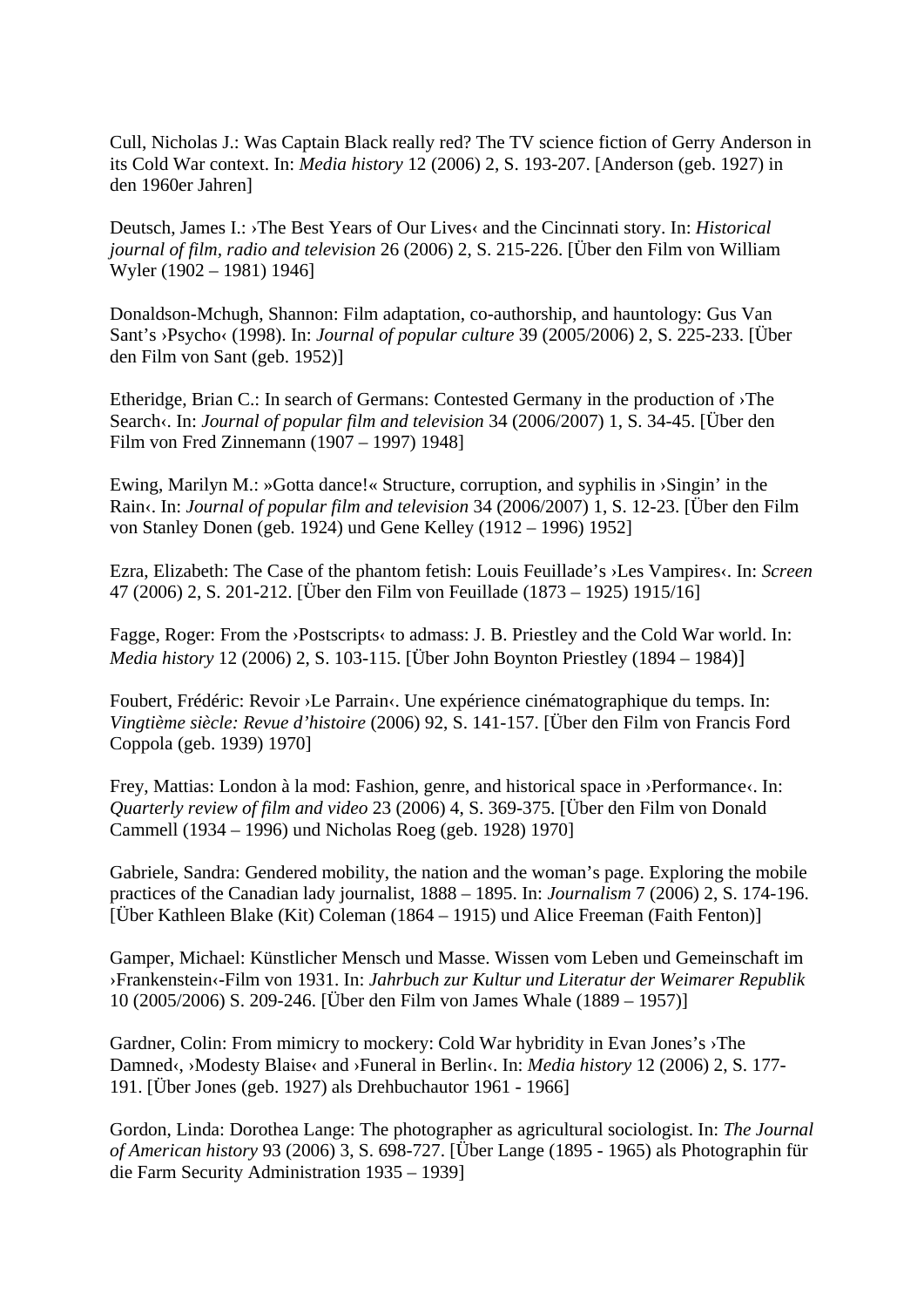Greenwald, Marilyn: »A Pen as sharp as a stiletto«. Cleveland Amory as critic and activist. In: *Journalism history* 32 (2006/2007) 1, S. 13-21. [Amory (1917 – 1998)]

Haeseli, Christa M.: »The World was like a faraway planet to which I could never return.« Die Subjektkonzeption der Voice-over in Terrence Malicks ›Badlands‹. In: *Montage/AV* 15 (2006) 2, S. 115-134. [Über den Film von Malick (geb. 1943) 1973]

Hall, Jeanne Lynn: Opposites attract: Politics and romance in >The Way We Were< and ›Speechless‹. In: *Quarterly review of film and video* 23 (2006) 2, S. 155-169. [Über die Filme von Sydney Pollack (geb. 1934) 1973 und Ron Underwood (geb. 1953) 1994]

Haméry, Roxane: Kino und Unterricht. Die fabelhafte Lektion in Unehrerbietigkeit des Jean Painlevé. In: *Montage/AV* 15 (2006) 1, S. 43-57. [Über die Lehrfilme von Painlevé (1902 – ?) in den 1930er Jahren]

Hammond, Anne: Ansel Adams at Manzanar war relocation center, 1943-1944. In: *History of photography* 30 (2006) 3, S. 245-257. [Adams (1902 – 1984) als Dokumentarfotograf]

Hansen, Miriam: Of lightning roads, prisms, and forgotten scissors: >Potemkin< and German film theory. In: *New German critique* (2005) 95, S. 162-179. [Über den Film von Sergej. M. Eisenstein (1898 – 1948) 1925 in der zeitgenössischen Kritik]

Haspel, Paul: Future shock on the national mall. Washington, DC, as diputed ideological space in Robert Wise's ›The Day the earth stood still‹. In: *Journal of popular film and television* 34 (2006/2007) 2, S. 63-71. [Über den Film von Wise (1914 - 2005) 1951]

Hasselbring, Bettina: »Dableckt! Vom Roider Jackl«. Eine Ausstellung des Bayerischen Rundfunks zum 100. Geburtstag von Jakob Roider (1906 – 1975). In: *Rundfunk und Geschichte* 32 (2006) 1/2, S. 51-53. [Politischer Gstanzl-Sänger und Kommentator im Bayerischen Rundfunk 1945 – 1975]

Haug, Christine: Der Weimarer Verleger Friedrich Justin Bertuch (1747 – 1822), ein »merkantilistischer Bonaparte« aus der Provinz. Bericht über die Forschungsergebnisse des DFG-Sonderforschungsbereichs ›Ereignis Weimar-Jena. Kultur um 1800‹. In: *Leipziger Jahrbuch zur Buchgeschichte* 15 (2006) S. 359-422. [Über den Buch- und Zeitschriftenverleger]

Helford, Elyce Rae: >The Stepford Wives< and the gaze. Envisioning feminism in 1975. In: *Feminist media studies* 6 (2006) 2, S. 145-156. [Über den Film von Bryan Forbes (geb. 1926) 1975]

Henisch, B. A. u. H. K. Henisch: James Robertson and his Crimean War campaign. In: *History of photography* 26 (2002) 4, S. 258-267. [Über den Photographen Robertson um 1854]

Holmgren, Beth: >The Blue Angel< and blackface: Redeeming entertainment in Aleksandrov's ›Circus‹. In: *The Russian review* 65 (2006) 1, S. 5-22. [Über den Film ›Tsirk‹ von Grigorij Aleksandrov (1903 – 1983) 1936]

Howells, Richard: Louis Le Prince: The body of evidence. In: *Screen* 47 (2006) 2, S. 179-200. [Über das rätselhafte Verschwinden des Filmpioniers Le Prince (1841 – 1890?)]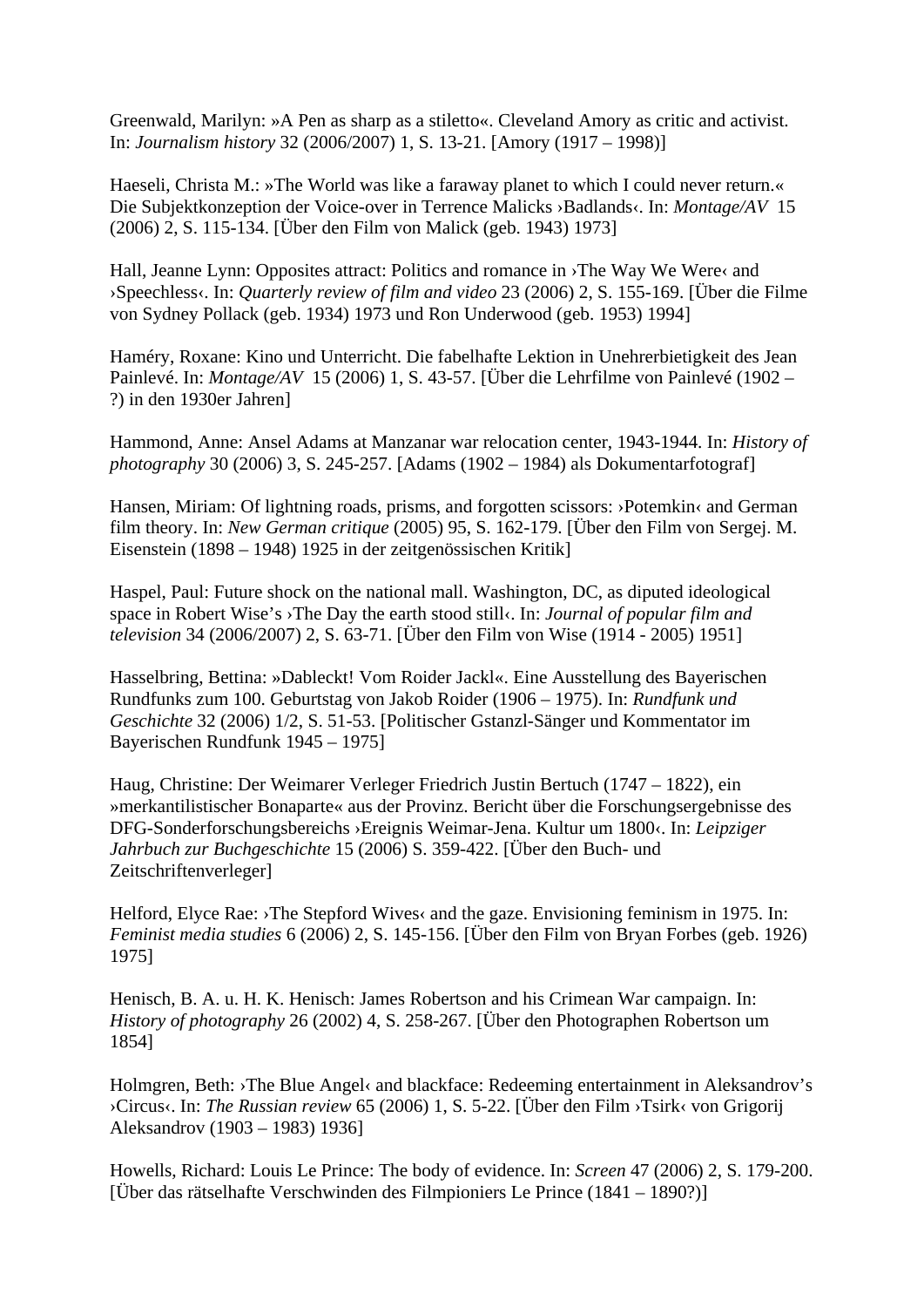Kahana, Jonathan: ›The Forgotten Man‹ or How Hollywood invented welfare. In: *Camera obscura* (2006) 62, S. 74-109. [Über den TV-Film von Walter Grauman (geb. 1922) 1971]

Kaszuba, Dave: Bringing women to the sports pages: Margaret Goss and the 1920s. In: *American journalism* 23 (2006) 2, S. 13-44. [Über ihre Berichte für ›New York Herald Tribune $\left( \frac{1924 - 1925}{\right}$ 

Klebusek, Marika: The Business of news. Michel le Blon and the transmission of political information to Sweden in the 1630s. In: *Scandinavian journal of history* 28 (2003) 1, S. 205- 213. [Über den Kunst- und Nachrichtenhändler Le Blon (1587 – 1650)]

Klerk, Nico de: What the papers say. The case of the film-related papers of Jean Desmet. In: *KINtop* 14/15 (2006) S. 112-121. [Über die Archivalien des Schaustellers Desmet 1908 – 1915 in Nederlands Filmmuseum, Amsterdam]

Klyde-Silverstein, Lynn: From the Negro news page to the sports page: Mary Garber's influence on the newspapers of Winston-Salem, N.C. In: *American journalism* 23 (2006) 2, S. 97-113. [Über ihre Tätigkeit 1940 – 2002]

Koszarski, Richard: Nancy Naumburg: Vassar revolutionary. In: *Film history* 18 (2006) 4, S. 374-375. [Über 2 Dokumentarfilme von Naumburg (1911 – 1988) 1934/1935]

Kuchler, Christian: Bischöflicher Protest gegen nationalsozialistische »Euthanasie«- Propaganda im Kino: ›Ich klage an‹. In: *Historisches Jahrbuch* 126 (2006) S. 269-294. [Über Proteste gegen den Film von Wolfgang Liebeneiner (1905 – 1987) 1941]

Landry, Michael u. Richard D. Stone: Theatrics of the mind: Stan Freberg and the art of radio. In: *Journal of radio studies* 13 (2006) 1, S. 19-33. [Freberg (geb. 1926) in den 1940er und 1950er Jahren]

Leab, Daniel: The American government and the filming of George Orwell's ›Animal Farm‹ in the 1950s. In: *Media history* 12 (2006) 2, S. 133-155. [Über die Produktion des Films von John Halas und Joy Batchelor 1955]

Leeman, Richard W.: Speaking as Jeremiah: Henry McNeal Turner's »I claim the rights of a man«. In: *The Howard journal of communications* 17 (2006) 3, S. 223-244. [Über die Rede des farbigen Bischofs Turner (1834 – ?) 1868]

Leong, Karen J.: Anna May Wong and the British film industry. In: *Quarterly review of film and video* 23 (2006) 1, S. 13-22. [Wong (1902 – 1961)]

Leroux, Pierre u. Philippe Riutort: La Consécration de l'animateur. Appréciation d'un métier et affirmation d'une position: Les métamorphoses de Thierry Ardisson. In: *Reseaux* 24 (2006) 139, S. 218-248. [Über den Fernsehmoderator seit 1978]

Levavy, Sara Beth: ›Land of Liberty‹ in the world of tomorrow. In: *Film history* 18 (2006) 4, S. 440-458. [Über den Kompilationsfilm zur Geschichte der USA von Cecil B. DeMille (1881 – 1959) 1939]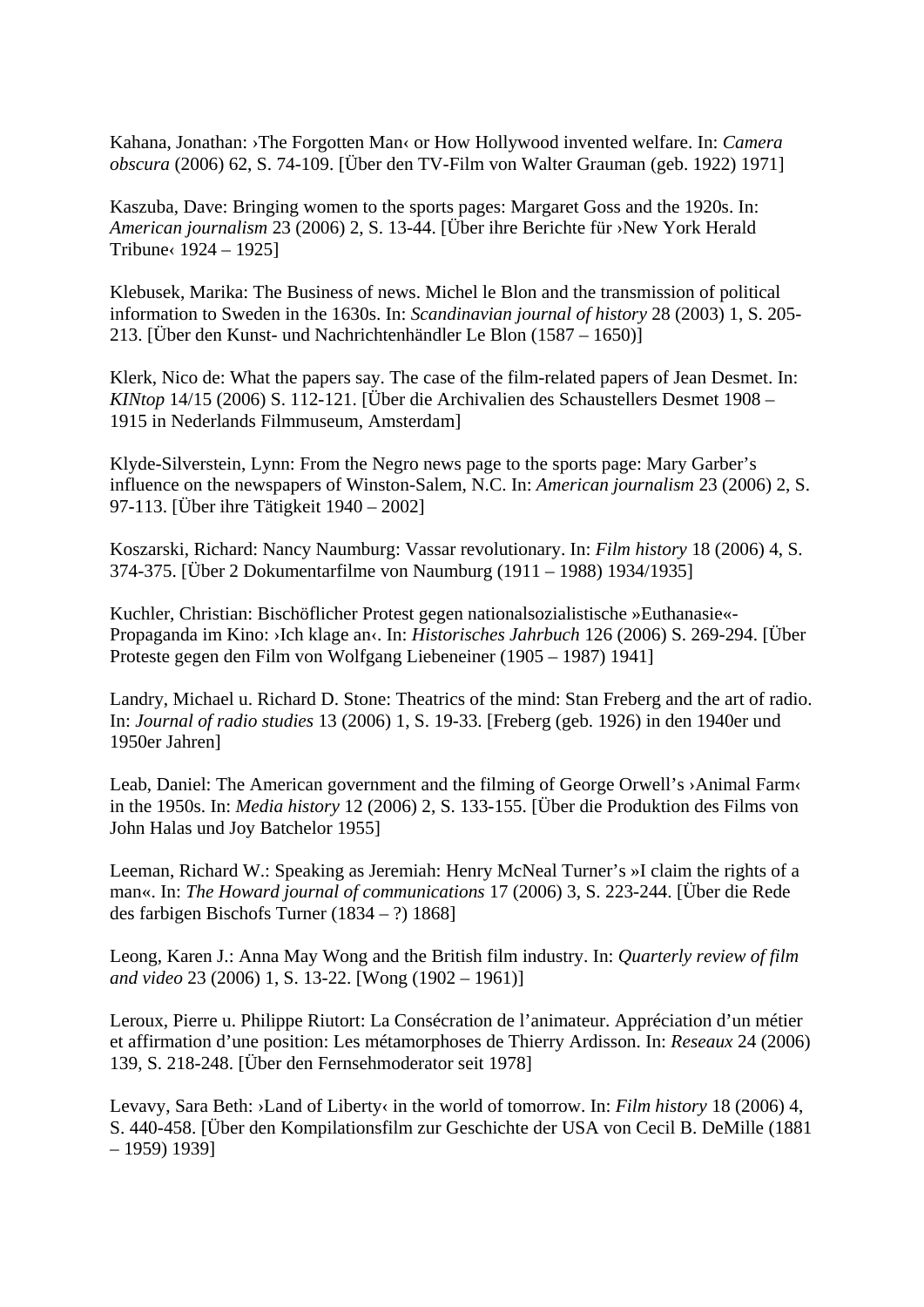Linton, Joan Pong: Kurosawa's >Ran< (1985) and >King Lear<: Towards a conversation on historical responsibility. In: *Quarterly review of film and video* 23 (2006) 4, S. 341-351. [Über Bezüge des Films von Kurosawa (1910 – 1998) auf Shakespeare]

Loiperdinger, Martin: ›Des Pfarrers Töchterlein‹. Ein Schlüsselfilm für die Karriere von Henny Porten. In: *KINtop* 14/15 (2006) S. 206-220. [Über einen Film der Firma Messter mit Porten (1890 – 1960) 1913]

Long, Paul: British radio and the politics of culture in post-war Britain: The work of Charles Parker. In: *The Radio journal* 2 (2004/2005) 3, S. 131-152. [Parker (1919 – ?)]

Macho, Thomas: Ein Doppelgänger seiner selbst: Samuel Becketts Medien: Seine Filme, Hörspiele und Fernsehspiele zeigen, wie der Autor die Übergänge von Text und Bild, von Architektur und Musik inszeniert. In: *Literaturen: Das Journal für Bücher und Medien* (2006) 4, S. 52-56. [Beckett (1906 – 1989)]

MacKay, John: Allegory and accomodation: Vertov's > Three Songs of Lenin < (1934) as a Stalinist film. In: *Film history* 18 (2006) 4, S. [Dziga Vertov (1896 – 1954)]

Mather, Philippe D.: Stanley Kubrick: Photography and film. In: *Historical journal of film, radio and television* 26 (2006) 2, S. 203-214. [Kubrick (1928 – 1999)]

Mcbane, Barbara: Imagining sound in the Solax films of Alice Guy Blache. ›Canned Harmony< (1912) and >Burstop Holmes' Morder Case< (1913). In: *Film history* 18 (2006) 2, S. 185-195. [Blache (1873 – 1968)]

McDonald, Tamar Jeffers: »Very little wrist movement«: Rock Hudson acts out sexual heterodoxy. In: *Canadian journal of communication* 31 (2006) 4, S. 843-858. [Über Hudson (1925 – 1985) in Filmen 1959 - 1964]

Mendelson, Andrew L. u. C. Zoe Smith: Vision of a new state. Israel as mythologized by Robert Capa. In: *Journalism studies* 7 (2006) 2, S. 187-211. [Über die Photographien von Capa (1914-1954) 1948/1949]

Metzger, Sean: Patterns of resistance? Anna May Wong and the fabrication of China in American cinema of the late 30s. In: *Quarterly review of film and video* 23 (2006) 1, S. 1-11. [Wong (1902 – 1961)]

Michaels, Paula A.: Mikhail Kalatozov's > The Red Tent <: A case study in international coproduction across the iron curtain. In: *Historical journal of film, radio and television* 26 (2006) 3, S. 311-326. [Über den Film von Kalatozishvili (1903 – 1973) 1969]

Mikota, Jana: »Bücher, die lebendig geblieben sind«. Alice Rühle-Gerstels Beiträge in der ›Literarischen Welt‹. In: *Jahrbuch zur Kultur und Literatur der Weimarer Republik* 10 (2005/2006) S. 23-44. [Über Rühle-Gerstel (1894 – 1943) im Anschluss an einen Nachdruck ihrer Texte 1925 – 1933]

Morey, Anne: Elinor Glyn as Hollywood labourer. In: *Film history* 18 (2006) 2, S. 110-118.  $[Glyn (1864 – 1943)]$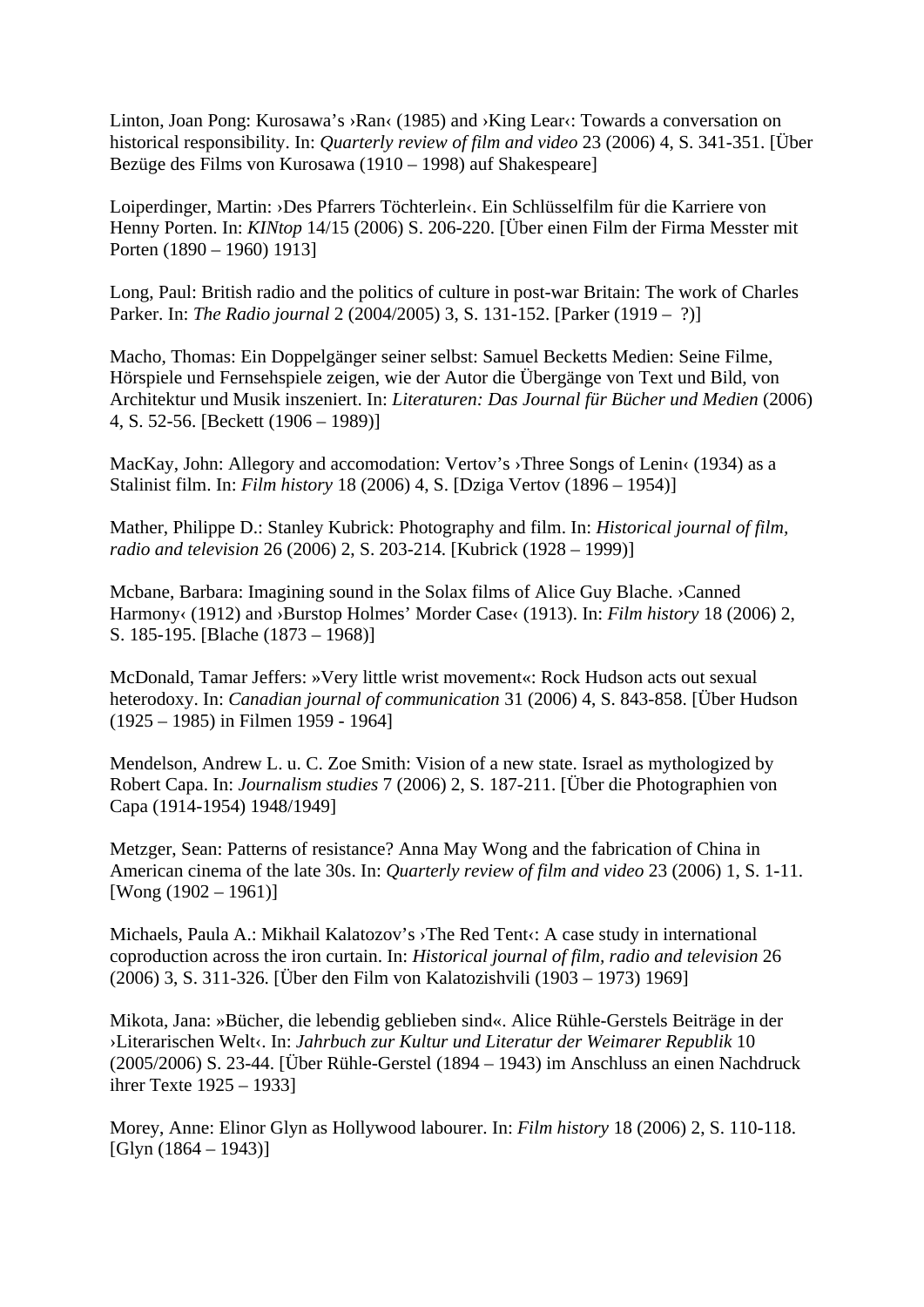Musser, Charles: Presenting »A true idea of the African of to-day«: Two documentary forays by Paul and Eslanda Robeson. In: *Film history* 18 (2006) 4, S. 412-439. [Über Filme von Paul Robeson (1898 – 1976) und Eslanda Goode Robeson (1896 – 1965) 1937 und 1945]

Naremore, James: Stanley Kubrick and the aesthetics of the grotesque. In: *Film quarterly* 60 (2006/2007) 1, S. 4-14. [Kubrick (1928 – 1999)]

Nicholls, Mark: Visconti's >Il Gattopardo<: Melancholia and the radical sensibility. In: *Quarterly review of film and video* 23 (2006) 2, S. 97-110. [Über den Film von Visconti  $(1906 - 1976) 1962]$ 

Oishi, Eve: »High-class fakery«: Race, sex and class in the screenwriting of Winnifred Eaton (1925 – 1931). In: *Quarterly review of film and video* 23 (2006) 1, S. 23-36. [Winnifred Eaton Babcock Reeve, Pseud.: Onoto Watanna (1879 – 1954)]

O'Reilly, Jean: A Case study: ›Ruggles of Red Gap‹, Leo McCarey and Charles Laughton. In: *Quarterly review of film and video* 23 (2006) 5, S. 407-422. [Über den Film von McCarey (1898 – 1969) 1935 mit Laughton (1899 – 1962)]

Orgeron, Marsha: Liberating images? Samuel Fuller's film of Falkenau concentration camp. In: *Film quarterly* 60 (2006/2007) 2, S. 38-47. [Über den Amateur-Dokumentarfilm von Fuller (1911 – 1997) 1945]

Paletz, Gabriel M.: Orson Welles. An auteur of the thriller. In: *New review of film and television studies* 4 (2006) 3, S. 217-239. [Welles (1915 – 1985)]

Palmer, Michael: Publicité et information avec Lord Northcliffe. In: *Le Temps des médias* (2006) 6, S. 34-48. [Alfred Harmsworth, Lord Northcliffe (1865 – 1922)]

Pitassio, Francesco: Wachsfiguren? Zur Beziehung von Figur, Akteur und bildlicher Darstellung in ›Das Wachsfigurenkabinett‹ von Paul Leni (D 1924). In: *Montage/AV* 15 (2006) 2, S. 63-84. [Über den Film von Leni (1885 – 1929)]

Pöttker, Horst: Öffentlichkeit und Autokratie. Aleksandr Puškin und die Anfänge des modernen Journalismus in Russland. In: *Zeitschrift für Literaturwissenschaft und Linguistik Lili* 36 (2006) 142, S. 8-42. [Puškin (1799 – 1837)]

Pomerance, Murray: Hitchcock quotes. In: *Quarterly review of film and video* 23 (2006) 2, S. 139-154. [Über Zitate aus Filmen von Hitchcock (1899 – 1980)]

Poon, Phoebe: The Corleone chronicles. Revisiting ›The Godfather‹ films as trilogy. In: *Journal of popular film and television* 33 (2005/2006) 4, S. 187-195. [Regie: Frances Ford Coppola (geb. 1939) 1972, 1974, 1990]

Prinetti, Costanza: I Film amatoriali di Piero Portaluppi. In: *Comunicazioni sociali* 27 (2005) 3, S. 472-478. [Portaluppi (1888 – 1967)]

Rabenstein-Michel, Ingeborg: Vision de fin(s) du monde dans un discours cinématographique d'Axel Corti. In: *Cahiers d'etudes germaniques* (2006) 51, S. 103-114. [Über den Film ›Welcome in Vienna‹ (1986) von Corti und Stefan Troller]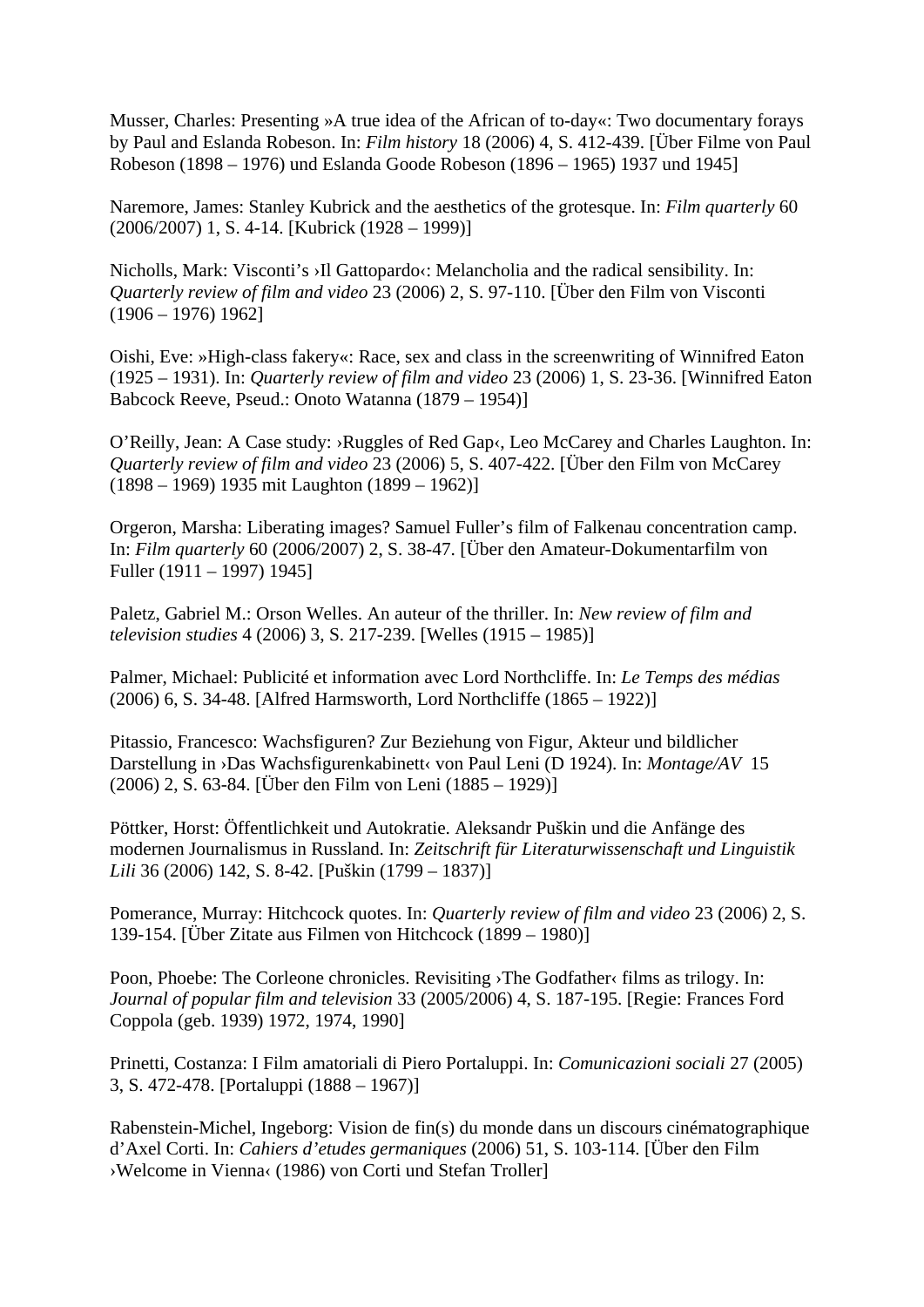Ragona, Melissa: Hidden noise: Strategies of sound montage in the films of Hollis Frampton. In: *October* (2004) 109, S. 66-118. [Über den Experimentalfilmer Frampton (1936 – 1984)]

Ramsden, John: England versus Germany, soccer and war memory: John Huston's ›Escape to Victory‹ (1981). In: *Historical journal of film, radio and television* 26 (2006) 3, S. 579-590. [Über den Film von Huston (1906 – 1987)]

Rentschler, Eric: Douglas Sirk revisited: The limits and possibilities of artistic agency. In: *New German critique* (2005) 95, S. 149-161. [Sirk (1897 – 1987)]

Roe, Amanda: Television satire, democracy and the decay of public language: John Clarke's verbal caricature. In: *Media International Australia* (2006) 121, S. 93-104. [Über Clarke's satirische Sendungen im australischen Fernsehen in den 1960er bis 1990er Jahren]

Ruf, Oliver: Kischs Frustrativ. Bussolen, Hochöfen und tätowierte Körper, neusachliche Schreibstrategien im ›Rasenden Reporter‹. In: *Jahrbuch zur Kultur und Literatur der Weimarer Republik* 10 (2005/2006) S. 73-100. [Über die Sammlung von Reportagen von Kisch (1885 – 1948) 1925]

Rußegger, Arno: »Unglaublich, was?« Zum filmischen Schreiben Helmut Zenkers. In: *Österreich in Geschichte und Literatur ÖGL* 50 (2006) 5/6, S. 335-343. [Zenker (1949 – 2003) als Drehbuchautor]

Salisbury, Peter: Giles' Cold War: How Fleet Street's favourite cartoonist saw the conflict. In: *Media history* 12 (2006) 2, S. 157-175. [Über Ronald ('Carl') Giles 1946 – 1956]

Salys, Rimgaila: Art deco aesthetics in Grigorii Aleksandrov's > The Circus <. In: *The Russian review* 65 (2006) 1, S. 23-35. [Über den Film ›Tsirk‹ von Aleksandrov (1903 – 1983) 1936]

Schäfer, Jutta: Zwischen Naturschutz und Moderne. Das Filmarchiv Ing. Hermann Hähnle. Einführung. In: *Filmblatt* 10 (2005) 28, S. 65-78. [Über Tierfilme von Hähnle (1879 – 1965)]

Schmid, Josef: Intendant Klaus von Bismarck und die Kampagne gegen den »Rotfunk« WDR. In: *Archiv für Sozialgeschichte* 41 (2001) S. 349-381. [Bismarck, Intendant des WDR 1961 – 1975, Anfang der 1970er Jahre]

Schrader, Bärbel: Die Daneggers. Schicksale einer Schauspielerfamilie während der NS-Zeit. In: *Exil: Forschung, Erkentnisse, Ergebnisse* 26 (2006) 1, S. 27-36. [Insbes. über Theodor Deutsch, gen. Danegger (1891 – 1959)]

Schuppert, Fabian: Andrzej Wajda's > A Generation< and > Man of Marble< from a political perspective. In: *Kinema* (2006) 25, S. 49-62. [Über die Filme von Wajda (geb. 1926) 1954 resp. 1977]

Sexton, Jamie: A Cult film by proxy. ›Space is the Place‹ and the Sun Ra mythos. In: *New review of film and television studies* 4 (2006) 3, S. 197-215. [Über den Film von John Coney 1974 mit dem Jazzmusiker Sun Ra]

Shaw, Tony: Our man in Managua: Alex Cox, US neo-imperialism and transatlantic cinematic subversion in the 1980s. In: *Media history* 12 (2006) 2, S. 209-223. [Über den Film ›Walker‹ unter der Regie von Cox (geb. 1954) 1987]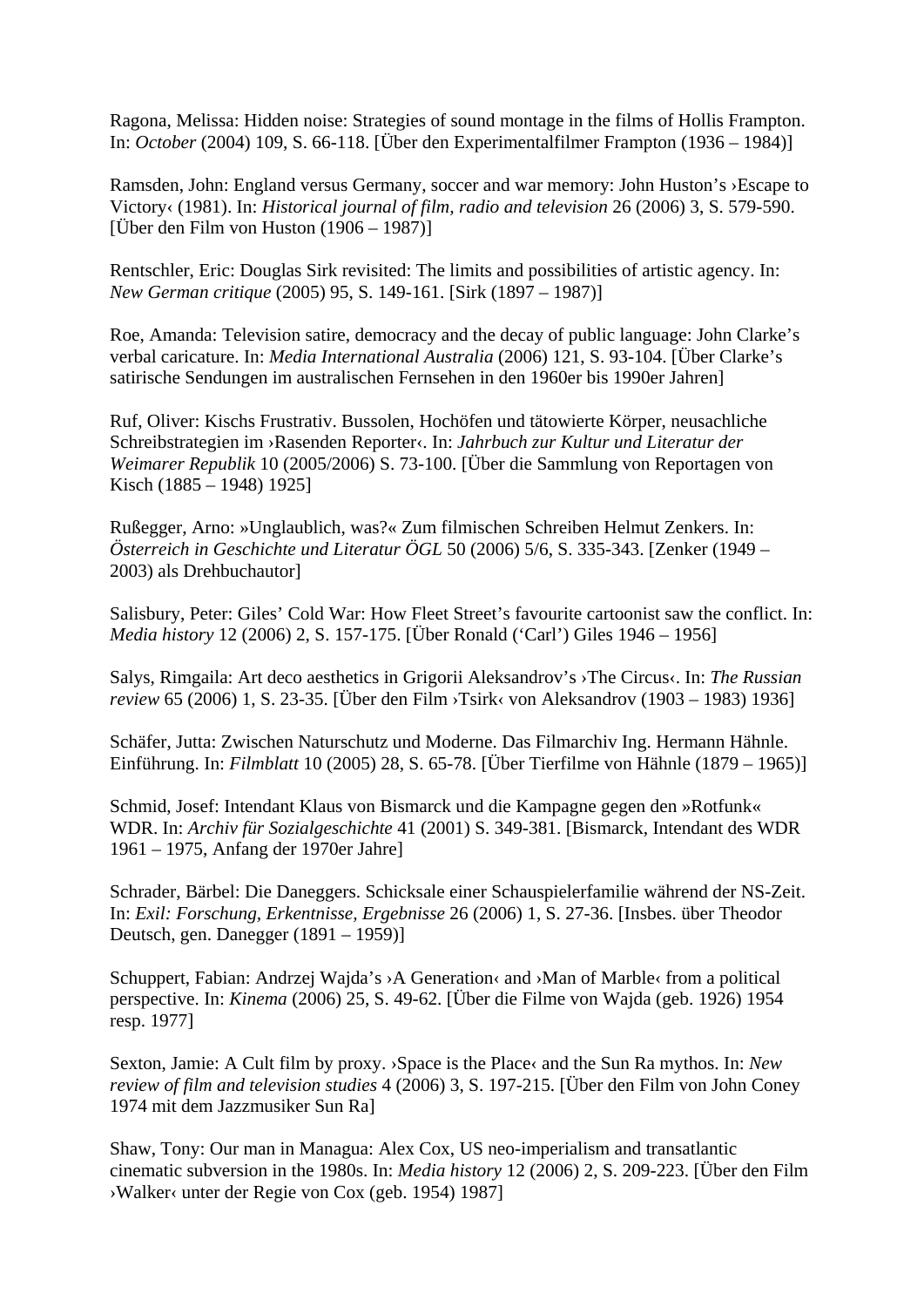Silverman, Max: Horror and the everyday in Post-Holocaust France: ›Nuit et Brouillard‹ and the concentrationary art. In: *French cultural studies* 17 (2006) 1, S. 5-18. [Über den Film von Alain Resnais (geb. 1922) 1955]

Soldovieri, Stefan: Finding navigable waters: Inter-German film relations and modernisation in two DEFA barge films of the 1950s. In: *Film history* 18 (2006) 1, S. 59-72. [Über 2 Filme unter der Regie von Hans Heinrich (geb. 1911)]

Speed, Lesley: When the sun sets over suburbia: Class and subculture in Bruce Beresford's ›Puberty Blues‹. In: *Continuum* 20 (2006) 3, S. 407-418. [Über den Film von Beresford (geb. 1940) 1981]

Stäheli, Urs u. Dirk Verdicchio: Das Unsichtbare sichtbar machen: Hans Richters ›Die Börse als Barometer der Wirtschaftslage‹. In: *Montage/AV* 15 (2006) 1, S. 108-122. [Über den Film von Richter (1888 – 1976) 1939]

Stamp, Shelley: Presenting the Smalleys. »Collaborators in authorship and direction.« In: *Film history* 18 (2006) 2, S. 119-128. [Über Phillips Smalley (1875 – 1939) und seine Frau Lois Weber (1883 – 1939)]

Stiasny, Philipp: Anklage und Pazifismus. Zur Deutung des Weltkriegs in ›Namenlose Helden< (A 1924, R: Kurt Bernhardt) und >Doktor Bessels Verwandlung< (D 1927, Richard Oswald). In: *Filmblatt* 11 (2006) 30, S. 51-80. [Bernhardt (1899 – 1981), Oswald (1880 – 1963)]

Street, Seán: Programme-makers on Parker: Occupational reflections on the radio production legacy of Charles Parker. In: *The Radio journal* 2 (2004/2005) 3, S. 187-194. [Parker (1919 – ?), Konferenzbericht Bournemouth, 5.4.2004]]

Swaim, Barton: »What is Scott?«: John Gibson Lockhart's professional amateurism. In: *Victorian periodicals review* 39 (2006) 3, S. 280-297. [Über Lockhart's (1794 – 1854) Beschäftigung mit Sir Walter Scott]

Sweeney, Michael S.: Harvey O'Higgins and ›The Daily German Lie‹. In: *American journalism* 23 (2006) 3, S. 9-28. [Über die Serie August bis November 1918]

Symons, Alex: An Audience for Mel Brooks's ›The Producers‹. The avant-garde of the masses. In: *Journal of popular film and television* 34 (2006/2007) 1, S. 24-32. [Über den Film von Brooks (geb. 1926) 1968]

Szaloky, Melinda: »As You Desire Me«. Reading »the divine Garbo« through movement, silence and sublime. In: *Film history* 18 (2006) 2, S. 196-208. [Garbo (1905 – 1990)]

Tegel, Susan: >The Best Years of Our Lives<: British reviews. In: *Historical journal of film, radio and television* 26 (2006) 2, S. 235-240. [Über den Film von William Wyler (1902 – 1981) 1946]

Tegel, Susan: Leni Riefenstahl: Art and politics. In: *Quarterly review of film and video* 23 (2006) 3, S. 185-200. [Riefenstahl (1902 – 2003)]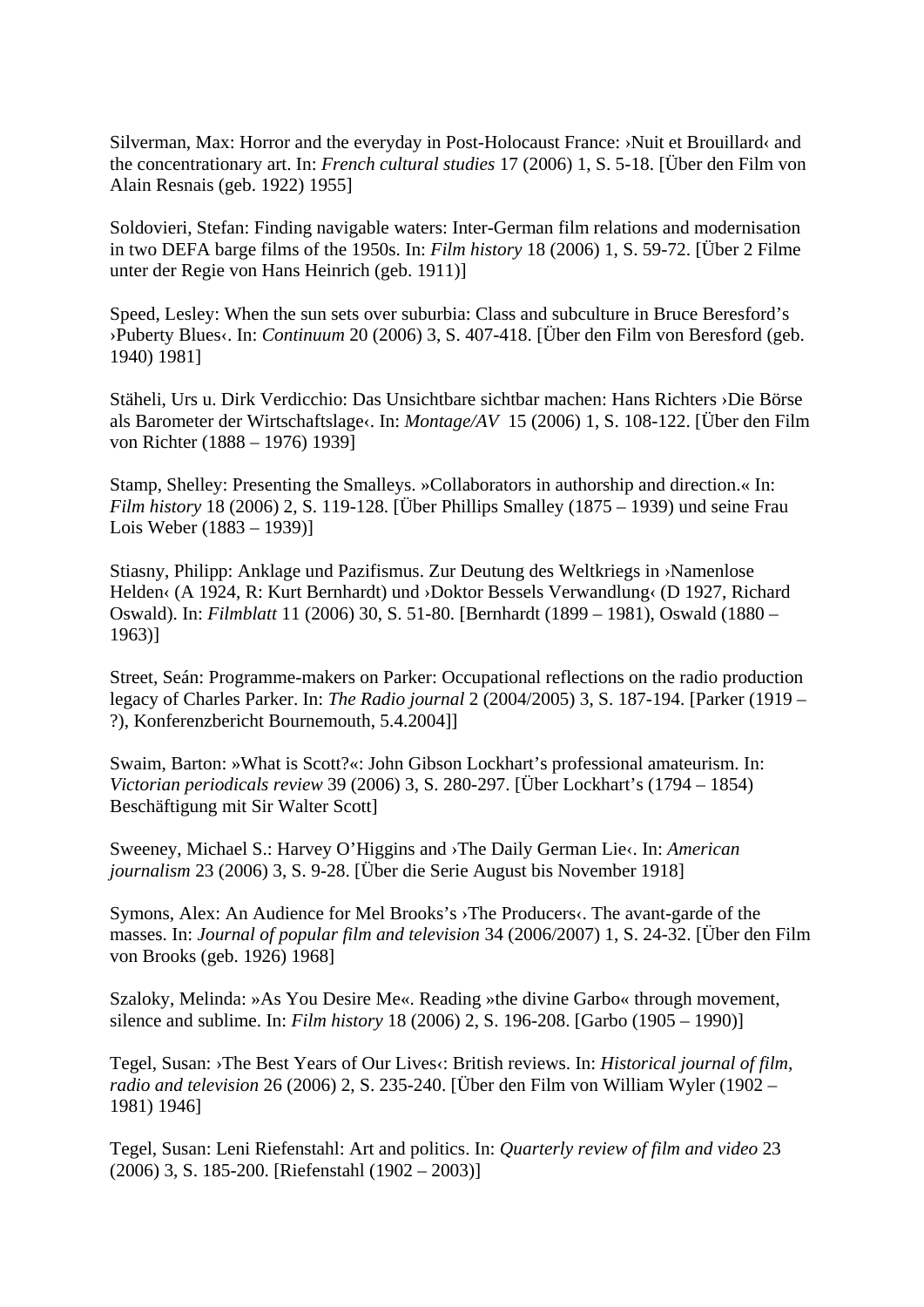Tegel, Susan: Leni Riefenstahl's gypsy question revisited: The Gypsy extras in ›Tiefland‹. In: *Historical journal of film, radio and television* 26 (2006) 1, S. 21-44. [Über den Film von Riefenstahl (1902 – 2003) 1940/1953]

Teuber, Toralf: »Es ist ein Geschäft auf Gegenseitigkeit.« Heinrich Mann und ›Die Neue Weltbühne‹ (1933 – 1935). In: *Weimarer Beiträge* 52 (2006) 3, S. 405-440. [Mann (1871 – 1950)]

Thomas, Annette: Rudolf Mosse, ein Medienzar im Kaiserreich und sein gesellschaftliches Umfeld. In: *Berlin in Geschichte und Gegenwart* (2006) S. 51-72. [Mosse (1843 – 1920)]

Thomas, Ted: Australian TV 50 years on. In: *Media International Australia* (2006) 121, S. 188-198. [Persönliche Erinnerungen des Fernseh-Managers seit 1956]

Thorne, Ann: Developing a personal style: Janet Flanner's literary journalism. In: *American journalism* 23 (2006) 1, S. 35-62. [Flanner (1892 – 1978) 1925 – 1930]

Turvey, Malcolm: Dada between heaven and hell: Abstraction and universal language in the ›Rhythm‹ films of Hans Richter. In: *October* (2003) 105, S. 13-36. [Richter (1888 – 1976) 1921 – 1925)

Tuszynski, Susan: A Cold War cautionary tale. Heterosexuality and ideology in William Wyler's >Ben-Hur<. In: *Journal of popular film and television* 34 (2006/2007) 3, S. 116-122. [Über den Film von Wyler (1902 – 1991) 1959]

Vignaux, Valérie: Eine »Encyclopédie« der Leinwand. Der institutionelle Diskurs des Kinos im Frankreich der Zwischenkriegszeit und die Filme von Jean Benoit-Lévy (1922 – 1939). In: *Montage/AV* 15 (2006) 1, S. 26-42. [Über die Lehrfilme von Benoit-Lévy (1888 – 1959)]

Vöhringer, Margarete: Der Gekurbelte Sozialismus. Vertovs Kino im Kontext der Arbeitswissenschaften. In: *Archiv für Mediengeschichte* 6 (2006) S. 169-178. [Über Dziga Vertov (1896 – 1954)]

Wahlberg, Malin: Wonders of cinematic abstraction: J. C. Mol and the aesthetic experience of science film. In: *Screen* 47 (2006) 3, S. 273-290. [Über die Filme von Mol in den 1920er und 1930er Jahren]

Walinski-Kiehl, Robert: History, politics, and East German film: The ›Thomas Müntzer‹ (1956) Socialist epic. In: *Central European history* 39 (2006) 1, S. 30-55. [Über den Film von Martin Hellberg (1905 – 1999)]

Warne, Vanessa: Thackaray among the annuals: Morality, cultural authority and the literary annual genre. In: *Victorian periodicals review* 39 (2006) 2, S. 158-178. [Über William Makepeace Thackaray (1811 – 1863) 1848 - 1850]

Warnke, Stephanie: Der Untergang des alten Berlin in der ›Legende von Paul und Paula‹ oder Warum Paula wirklich sterben muss. In: *Werkstatt Geschichte* (2006) 43, S. 109-121. [Über den Film von Heiner Carow (1929 – 1997) 1972]

Wasson, Haidee: The Women film critic. Newspapers, cinema and Iris Barry. In: *Film history* 18 (2006) 2, S. 154-162. [Barry (1895 – 1943)]